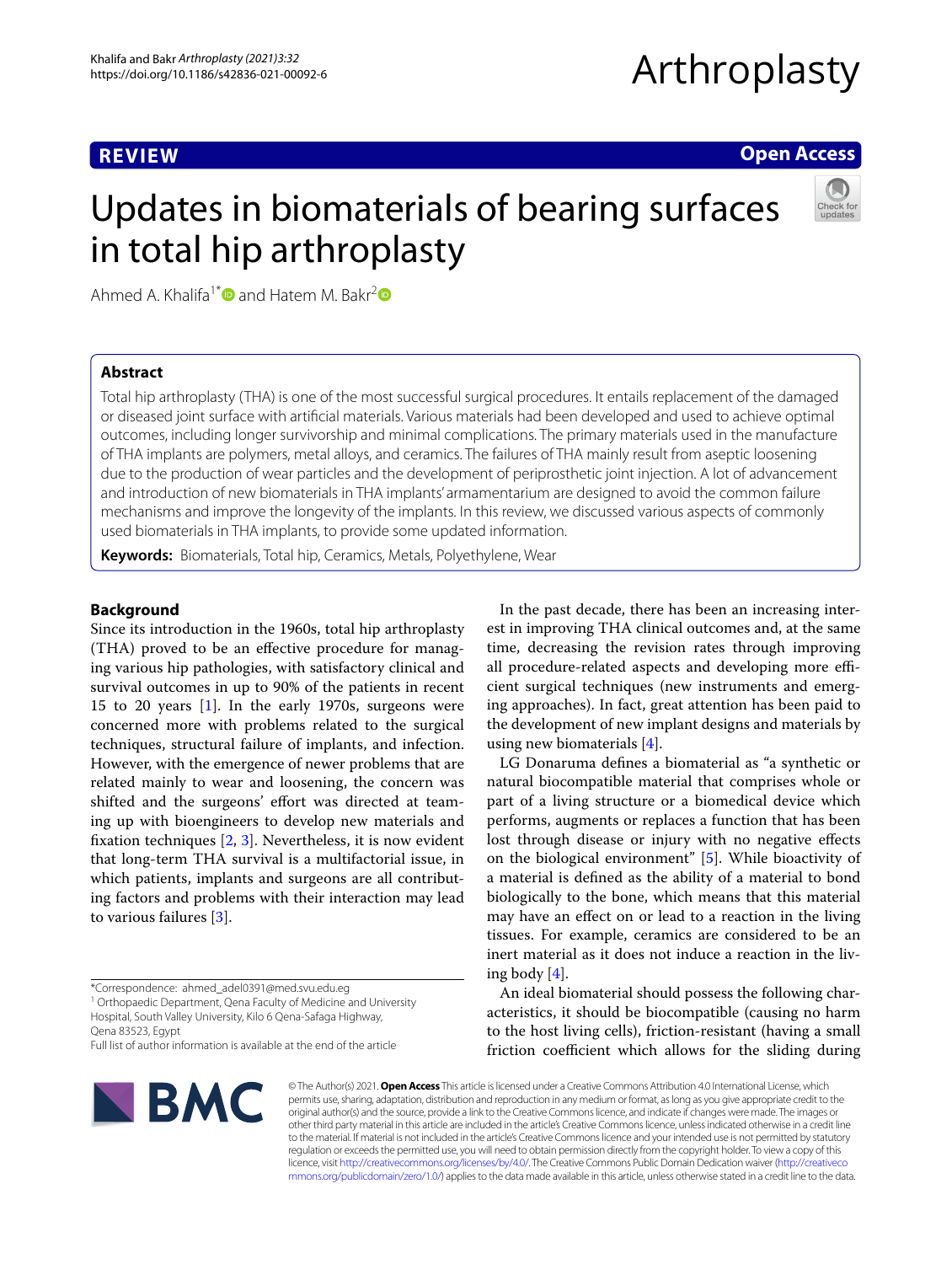repeated cycles of motion with less wear production), corrosion-resistant (can withstand the chemical environment inside the living body), and to have a proper mechanical strength (to withstand the forces and resist early mechanical failures) [\[4](#page-6-3)]. In the journey of developing and improving biomaterials used in THA, there have been ups and downs, with the introduction of ultra-high molecular weight polyethylene (UHMWPE) and ceramics being signifcant achievements. However, some other materials showed catastrophic and disappointing results, like the metal-on-metal (MOM) bearings and the carbon fibers UHMWPE acetabular cups reinforcement  $[4]$  $[4]$ . This review aims to shed some light on the development and updates of the bearing surface biomaterials used in THA implants. The issues related to the implants' designs, geometry, or mechanical properties will not be discussed in this review.

# **Why is there always a need for the development of new biomaterials?**

Although THA is considered to be one of the most successful surgical procedures performed in the past decade, failures due to several reasons still occur. Understanding the causes of the failure and the underlying mechanisms helps improve the quality of prothesis and materials. For revision THA, the three leading causes of failure include aseptic loosening, infection, and instability [[6\]](#page-6-5). However, a recent systematic review by Kennedy *et al* re-evaluated the causes of failure of revision THA by looking into the literature in the past ten years (involving 9952 revisions). They found that aseptic loosening (which is closely related to implant materials) to be the leading cause for failures, accounting for about  $23\%$  [\[7](#page-6-6)]. The advances in the development of diferent biomaterials used in THA will be discussed in the following sections.

Before further discussing diferent biomaterials and advances related to the wear issue, we frst look at the diferent types of bearing surfaces, which mainly fall into two major categories:

#### I *Hard-on-soft bearings:*

1 Metal-on-polyethylene (MOP):

A metal femoral head and a polyethylene acetabular liner are the most widely used after their initial introduction by Charnley in the 1970s. It is most widely used in many THA implants for its relative safety and cost-efectiveness [\[8](#page-6-7)].

2 Ceramic-on-polyethene (COP): COP consists of a ceramic femoral head and a polyethylene acetabular liner and the ceramic head provides better mechanical properties and high resistance to scratch and deformation. However, it was criticized for its high cost and susceptibility to femoral head fracture [[8](#page-6-7)].

# II *Hard-on-hard bearings:*

1 Metal-on-Metal (MOM):

Using MOM was an emerging trend during the late 1990s and rapidly gained popularity among arthroplasty surgeons. They tended to be used for physically-active young patients. Nonetheless, it soon showed catastrophic failures due to metal sensitivity problem and the aseptic lymphocytedominated vasculitis associated lesions (ALVAL) [[9\]](#page-6-8).

2 Ceramic-on-ceramic (COC):

COC was introduced as a hard-on-hard bearing alternative to MOM, to avoid MOM's major drawbacks as ceramics provided better wear resistance, without metal ion production but with wear particle generation. However, the earlier designs and materials were reportedly associated a catastrophic failure mechanism: either the head or the liner might breaks, and a specifc complication, squeaking, was reported in some patients [[10\]](#page-6-9).

3 Ceramic-on-metal (COM):

With COM, a ceramic femoral head articulates with a metal acetabular liner. COM is designed to avoid the ion production and catastrophic failure of MOM bearing and to prevent fracture and squeaking from occurring with the COC bearing  $[10]$  $[10]$ . This bearing couple was supposed to combine the strength of both ceramics and metals [[11\]](#page-6-10). However, a concern was raised about the absolute safety of this bearing couple in a recent prospective, multi-center, randomized, controlled trial by Higgins *et al*. When comparing COM with MOM, they found that there was no signifcant diference between the two groups in the functional and radiological outcomes. Although the chromium ion levels were signifcantly lower in the COM group after at up to 3 years, it rose at five years. The authors reported some revisions in the COM attributed to metal debris. They concluded that the COM produced metal ions, suggesting there existed a wear pattern diferent from MOM, and further investigation on its safety and efficacy was needed  $[9]$ .

To simplify the discussion of advances in the biomaterials of bearing surfaces, we divide these materials into three categories: polymers, metals, and ceramics.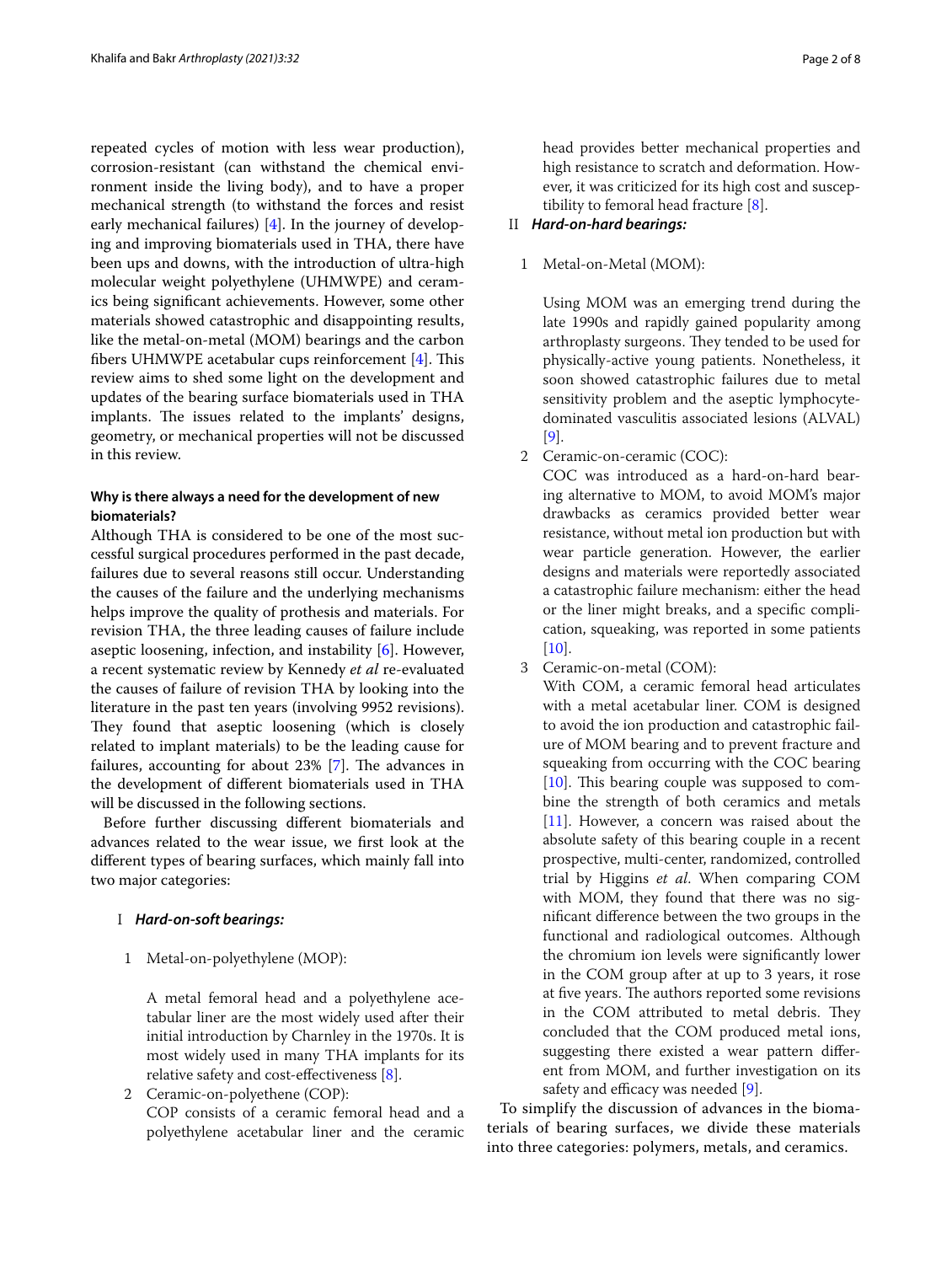### **Polymers**

Charnley proposed that polymer materials, with its low friction, should be the frst choice for hip arthroplasty. Tests showed that they possessed outstanding mechanical properties and wear resistance. However, in clinical practice, some of these materials showed immune-induced reaction against the wear particles and such reaction led to osteolysis and implant loosening [[7\]](#page-6-6).

#### *Polytetrafuoroethylene (PTFE)*

PTFE is a synthetic fuoropolymer of tetrafuoroethylene, and is thermally stable, hydrophobic, and generally inert in the body. Charnley used it in his frst THA trials. However, it showed very high wear rates, as high as 0.5 mm per month with the production of voluminous masses of amorphous materials due to the vast number of foreign-body giant cells [\[4](#page-6-3)].

#### *Ultra-high molecular weight polyethylene (UHMWPE)*

UHMWPE was introduced as an alternative to the failed PTFE after laboratory tests had shown it had promising behaviors, with excellent wear resistance and high strength  $[4]$  $[4]$ . In early 1980, the problem of osteolysis and aseptic loosening has surfaced, and the cause was the reaction of the body immune system to the wear particles produced from the UHMWPE. These problems drove scientists to further improve the wear features of the material. In the 1990s, it was proposed that sterilization with gamma irradiation sterilization resulted in the formation of free radicals, which act as precursors of oxidation-induced embrittlement, rendering the material more brittle. This problem was solved by the cross-linking combined with thermal treatment, which produced cross-linked polyethylene (XLPE) with less generation of free radicals and better properties in oxidation and wear resistance and was proved to be efective in clinical studies [\[4](#page-6-3)].

#### *Cross-linked polyethylene (XLPE)*

Although initial results were promising, the cross-linking afected the mechanical properties of UHMWPE, compromising toughness, ultimate mechanical properties, stiffness, and hardness. The cause underlying these shortcomings was the possible formation of free radicals during the manufacturing process, leading to oxidative changes in the XLPE [\[8](#page-6-7)].

#### *The highly cross-linked polyethylene (HXLPE)*

Further improvement on XLPE was achieved by performing cross-linking at a right level of radiation, followed by removing the residual free radicals using two methods: annealing or remelting  $[12]$  $[12]$  $[12]$ . The highly crosslinked polyethylene (HXLPE) showed promising clinical results when HXLPE liners were used with delta ceramic femoral head, yielding an annual rate of penetration of 0.022 mm/year, as shown by Kim *et al* [\[13\]](#page-6-12).

#### *Vitamin E-blended polymers*

A diferent approach to stabilize polyethylene (UHM-WPE or HXLPE) was recently developed by blending with vitamin E ( $\alpha$ -tocopherol) to reduce free radicals production. The rationale behind introducing vitamin  $E$  is that it will interrupt the oxidation cycle by decreasing the reactivity of radical species [\[14](#page-6-13)]. In a study by Galea *et al* that compared the wear properties of vitamin E-difused HXLPE with a moderately cross-linked and mechanically annealed UHMWPE in patients in their fve postoperative years after THA (involving 221 primary operations). It was found that, fve years after primary THA, there was a signifcantly more penetration of the femoral head in the UHMWPE cohort compared to the vitamin E-diffused HXLPE cohort  $[15]$  $[15]$ . There are also some disadvantages with this blend, as for an optimum cross-linking in the presence of vitamin E the concentration should be low; therefore, a balance is needed to obtain cross-linking density and high oxidative stability [\[14](#page-6-13)].

#### *Polyether-ether-ketone (PEEK)*

Polyether-ether-ketone (PEEK) is a biocompatible polymer considered to be an alternative bearing material in THA due to its promising mechanical properties, chemical resistance, inertness, thermal stability, and wear debris biocompatibility [\[16](#page-6-15)]. In 1998, Wang and the colleagues tested PEEK acetabular cups on a hip simulator for 10 million cycles and observed signifcant wear reduction as compared to UHMWPE/ceramic or UHM-WPE/metal couples [[17](#page-6-16)]. However, despite the good in vitro data, questions remain regarding the suitability of the material as acetabular cups.

#### *Poly 2-methacryloyloxyethyl phosphorylcholine (PMPC)*

PMPC is formed by a process known as "photo-induced graft polymerization," by which the articular surface is covered with a super-lubricious layer that simulates articular cartilage. When the articular surface of XLPE was treated, a chemical thin-layer (100–200 nm) surface cover was formed, and the material showed a dramatic reduction in the wear rate after up to 70 million cycles [[18\]](#page-6-17).

#### *Polycarbonate-urethane (PCU)*

Compliant bearings were introduced as a trial to mimic the mechanical properties of the native articular cartilage. Attempts were made to produce compliant bearings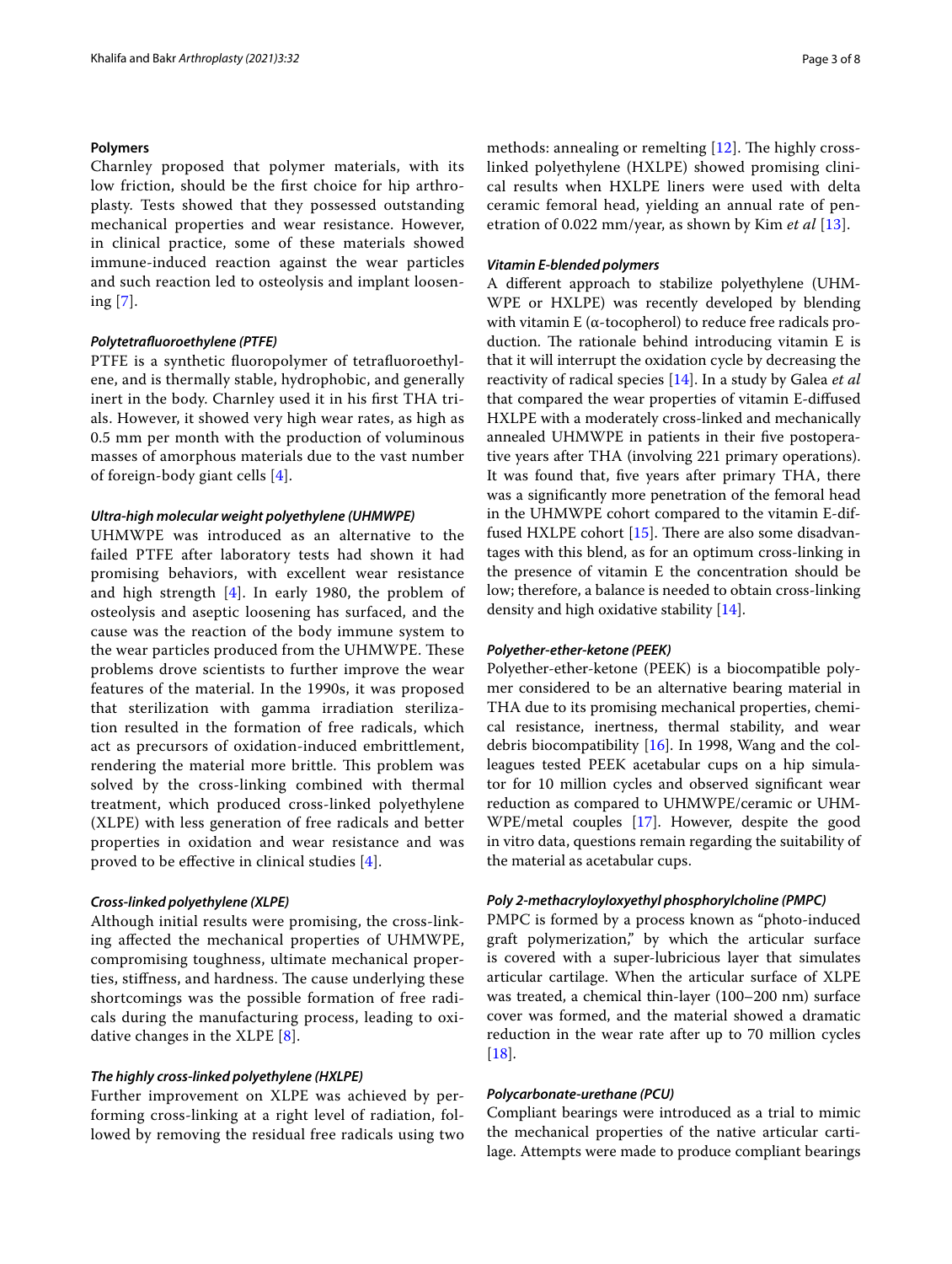or so-called "cushion bearings", with proposed optimal lubrication conditions. The research effort was directed at the polyurethane compounds, mainly the PCU, and tribological studies showed that PCU acetabular cups had tremendously low friction when compared to UHM-WPE. When it was tested with a cobalt-chromium (CoCr) head in a simulator study of 8 million cycles, it produced wear rates below what had been described with polyethylene cups. However, a concern was raised regarding the amount of creep with further femoral head penetration [[19](#page-6-18)]. In a prospective study by Lazic *et al*, clinical outcomes were assessed after use of the PCU liners. The result with 180 hips exhibited good clinical and survivorship outcomes. Nonetheless, the main drawback of this material, in comparison with metal heads, was hip squeaking [\[20](#page-6-19)].

#### **Metals**

A wide variety of metals and metal alloys were used in the manufacture of the acetabular outer shell, the femoral heads and stems  $[21]$  $[21]$  $[21]$ . The advances included development of the supporting metals and integration of new metal alloy coatings.

#### *Supporting metals and metal alloys*

*Stainless steel* Stainless steels are carbon-based iron alloys that contain Cr, Ni, Mo, Mn, and C (316L). It has the advantage of resistance to oxidation with relatively easier forming, machining, and hardening. However, its use in THA was less popular because of their poor biocompatibility and the high possibility of adhesive and abrasive wear [\[21](#page-6-20)].

*Cobalt‑chromium molybdenum (CoCrMo) alloys* CoCrMo alloys are composed of 60–70% Co, 25–30% Cr, 5–7% Mo, with a trace amount of other elements (Mn, Si, Ni, Fe, and C). They can be further divided, in terms of the carbon content, into high-carbon alloys and low-carbon alloys [[4\]](#page-6-3). Although, cobalt and chromium are elements present in food and is necessary to humans as trace elements, they are toxic at high concentrations. Their ions could release into the synovial fuid and then into the bloodstream in patients who received MOM bearing surfaces due to wear of the metal surface. These ions can migrate to the blood before being excreted through the urine and they may afect the biological and cellular functions, making them carcinogenic [[14\]](#page-6-13).

*Titanium alloys (Ti‑6Al‑4 V)* Ti-6Al-4 V was popular with the manufacturer of the cementless femoral stems and acetabular cups because of its comparatively low density, corrosion resistance, high mechanical strength, and biocompatibility with the bone. However, this alloy is not desirable for the manufacture of femoral heads due to its low wear resistance  $[21]$  $[21]$ . It contains vanadium, which is relatively toxic, and attempts were made to replace it with other metals, for example, iron (Fe) or niobium (Nb), leading to the development of improved alloys Ti-5Al-2.5Fe and Ti-6Al-7Nb. These new alloys present superior dynamic hardness and lower modulus of elasticity than the traditional Ti-6Al-4 V and have a better implant/ bone stress distribution. Although titanium alloy femoral stems have been used in modular hip arthroplasty since early 2000s, they were recalled by the US Food & Drug Administration (FDA) due to elevated wear debris levels [\[22\]](#page-6-21). However, in a recent systematic review by Zajc *et al*, the authors confrmed the shortcomings of using the modular-neck titanium alloy, with no added clinical benefts due to possible worse durability as compared to monolithic stems. However, they suggested that some designs are still being marketed and used worldwide, and the choice to use Ti-6Al-4 V dual modular stem designs during primary THA should be on a selective basis [\[23](#page-6-22)].

The shortcomings of the previously mentioned materials led to the development of newer metals with a lower modulus of elasticity and higher resistance to corrosion and wear, *i.e.*, zirconium (Zr) and tantalum (Ta). They both have excellent chemical stability and an elevated melting point with the added advantage of being highly resistant to corrosion. These properties are ascribed to the stability of the oxide layer [[21\]](#page-6-20).

*Zirconium alloy (Zr‑2.5Nb)* A relatively new zirconium alloy (Zr-2.5Nb) was used for the THA bearing surfaces in 2003 in the form of an oxide ceramic layer on metal  $(Oxinium^M)$ . It is more than a coating but involves a surface transformation caused by oxygen difusion hardening process. The surface of the metal zirconium is converted into black zirconium oxide after being heated in an air environment [\[24](#page-6-23)]. It is commercially known as Oxinium™ (OxZi; Smith & Nephew, Memphis, TN, USA). It demonstrated increased hardness and decreased surface roughness like ceramics while maintaining high fracture toughness and fatigue strength characteristic of metals  $[25]$  $[25]$ . Oxinium<sup>™</sup> heads produced about 45% less wear than smooth Co-Cr heads in simulator studies. Even after the heads were roughened, the diference was much more signifcant in favor of Oxinium heads, with 61% less wear. In a recent metanalysis, Malachias *et al* explored if the Oxinium head ofered better clinical results and higher survival rates in patients who underwent THA. They found that OxZi femoral heads had virtually the same wear and survival rates compared with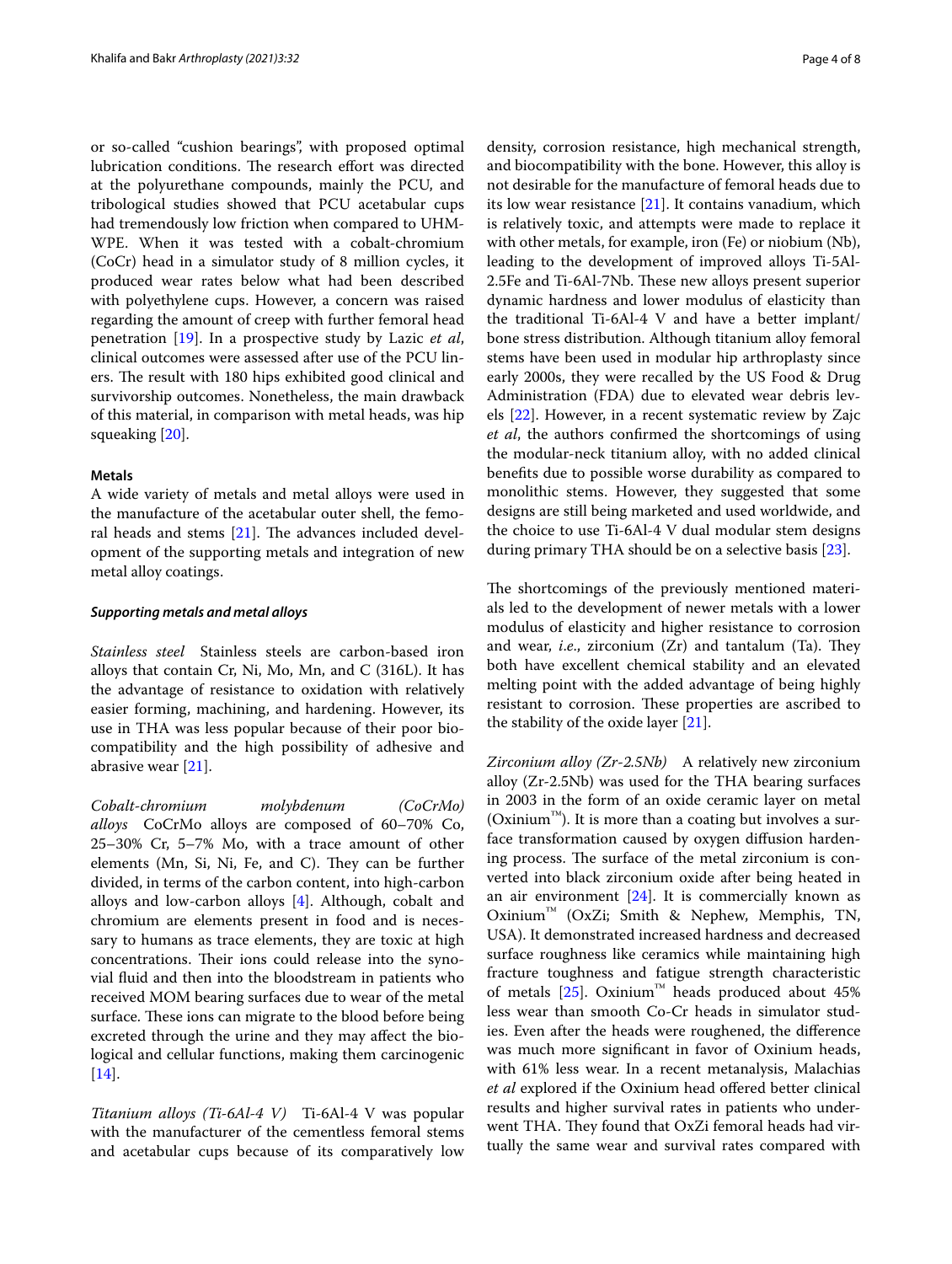CoCr femoral heads in patients who underwent THA. They recommended against the "routine" use of OxZi femoral heads in primary THAs [[25\]](#page-6-24).

#### *Metal alloy surface coatings*

To improve the hardness and smoothness of the surface in metal alloys and to provide a non-metal surface to avoid metal ion production, various coatings were tested, including "ceramicizing" the femoral head with alumina composites, titanium nitride, diamond and diamond-like carbon, and other methods aiming at changing the composition of the metal alloy [\[26](#page-6-25)].

*Titanium nitride (TiN) coating* TiN is a bioinert ceramic characterized by being hard and scratch-resistant, with a low coefficient of friction. Being tested as a coating with a potential decrease in wear particles due to the improved wear resistance, it also improved the osteointegration, when used as a coating for cementless implants, by increasing the cellular surface for colonization [[27\]](#page-6-26). Recent reviews showed no superiority of TiN to CoCrMo, with some retrieval analyses revealing a breakthrough in TiN-coated femoral heads [[28\]](#page-6-27).

*Silicon nitride (Si3N4) coating* Si3N4 is a bioceramic harder than titanium alloy (Ti-6Al-4 V), with a fracture toughness higher than aluminum oxide, presumably with lower wear rates [[29](#page-6-28)]. It showed better resistance to hydrothermal degradation, higher fexural strength, and behaviors similar to alumina under biocompatibility testing  $[2]$  $[2]$ . The surface of Si3N4 showed relatively low immune activation in vitro, and its wear particles exhibited an solubility in blood serum [[30\]](#page-6-29). Studies by Webster *et al* showed that Si3N4 inhibited *Staphylococcus epi‑ dermidis* colonization in vivo, suggesting that this material is of bacteriostatic nature [\[31](#page-7-0)]. In a recent in vitro wear study, Yorifuji *et al* compared the wear behavior of COP bearing, by using a vitamin-E-difused crosslinked polyethylene liner and an oxide ceramic, zirconiatoughened alumina femoral head known commercially as BIOLOX®delta, and a new non-oxide ceramic, silicon nitride femoral head against the same liner used with the BIOLOX delta head. An over 5 million cycles of testing showed that the last bearing couple had lower wear rates. They suggested that the tribochemically formed soft silica layer on the Si3N4 heads may contribute to the reduced friction leading to better wear characteristics [\[32](#page-7-1)].

*Diamond-like carbon (DLC) coating* This material was introduced to increase the corrosion-resistance and durability of metals, such as stainless steel, and was characterized by good scratch-resistance, higher hardness, and the possibility of wear minimization when used as a bearing surface. The DLC-coated Ti-6Al-4 V heads against Si3N4 coefficient of friction was lower, as compared to the bare alloy, by up to 150% [[33](#page-7-2)]. However, in earlier clinical studies, DLC showed evident failure, leading to less survivorship when compared to aluminum oxide heads at 8.5 years [[34](#page-7-3)].

*Aluminum coating* From the notion of integrating the hardness and scratch-resistance of aluminium with the lower fracture risk of metal alloys femoral head, came the idea of producing ceramicized metal femoral heads and acetabular liners (aluminium-coated Ti-6Al-4 V surface) [[35\]](#page-7-4). This coating consists of an outer aluminum oxide layer, serving as a bearing surface, deeper aluminum layer, and an inner aluminum-titanium (Al3Ti) layer between the surface and deep layer. Experiments showed that such composition could achieve improved hardness and better adhesion [\[35\]](#page-7-4).

*Nanocrystalline diamond (NCD)* NCD demonstrated biocompatibility in in vitro studies and in a simulator study. Five million testing cycles (being approximately equivalent to fve years of use of a THA), showed that Si3N4 bearing surfaces coated with NCD did not develop cracks and delamination, produced no trivial noise production, and had better wear rates as compared to the fourth-generation ceramics [[36\]](#page-7-5).

# **Ceramics**

Ceramic materials were introduced, about 25 years ago, for THA implants. The most commonly used are alumina and zirconia, characterized by good thermomechanical and tribological features, good hardness and resistance to wear [[4\]](#page-6-3).

#### *Alumina*

Aluminum ceramic is considered to be one of the key ceramics used in THA and is commercially known as BIOLOX® (CeramTec GmbH, Plochingen, Germany). Its excellent tribological characteristics, mainly stem from an excellent frictional behavior and a high wear resistance [\[37\]](#page-7-6). On the other hand, it has weaker mechanical resistance than other materials. It behaves well under compression but has weak resistance to tensile stresses [[11\]](#page-6-10). Further improvement led to the development of the BIOLOX® forte (CeramTec GmbH, Plochingen, Germany), and its mechanical properties were improved by using smaller-sized grains in raw materials and reducing impurities  $[10, 11]$  $[10, 11]$  $[10, 11]$  $[10, 11]$ . The main concern about using these materials was the noise production, or squeaking, and liability to breakage [[10\]](#page-6-9).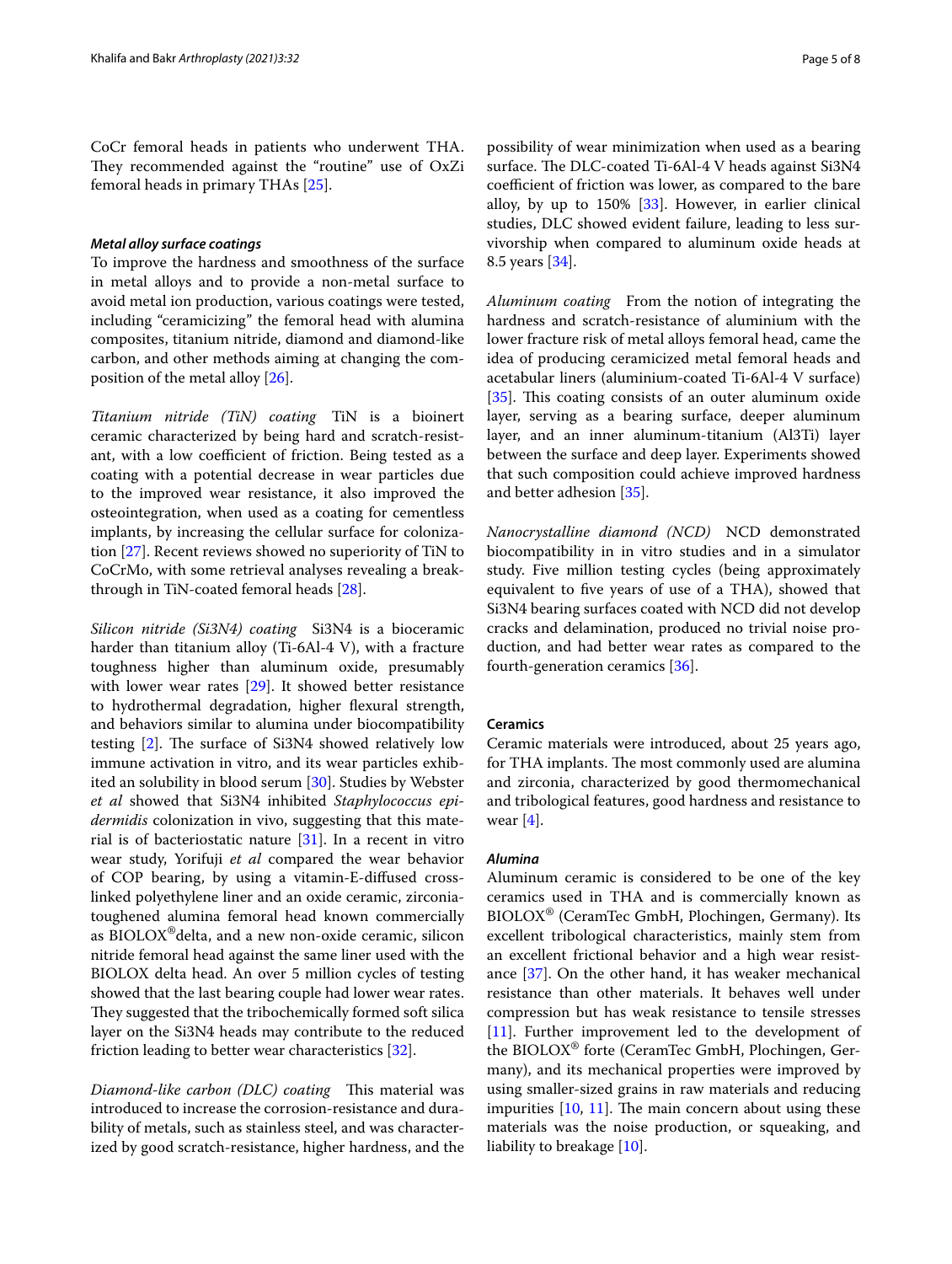#### *Zirconia*

Zirconia has high toughness, good mechanical properties, slightly lower wear rates and outstanding breakageresistance, making it a better alternative to aluminium for THA [[10](#page-6-9), [24\]](#page-6-23). However, concerns were raised regarding the likelihood of zirconia ceramics to undergo monoclinic-phase transformation in vivo, thereby increasing fracture risk and lowering wear properties, after zirconia femoral heads were recalled by one of the main manufacturers in 2001 due to thermal processing-related issues with a specific product [\[38\]](#page-7-7).

#### *Zirconia-toughened alumina (ZTA)*

ZTA was a combination of two materials, where zirconia, at 25% in weight, was incorporated into an alumina matrix, to increase toughness [\[11\]](#page-6-10). In 2000, this incorporation led to a commercial product known as the BIOLOX® delta (CeramTec GmbH, Plochingen, Germany) [[39\]](#page-7-8). The addition of a fraction of zirconia to alumina results in a composite material that combines the best features of both alumina and zirconia, *i*.*e*., the strength and toughness of zirconia, and the excellent wear resistance and chemical/hydrothermal stability of the alumina [[10](#page-6-9)]. However, conficting evidence exists regarding the broad application of  $BIOLOX^{\otimes}$  delta as a bearing surface of choice. On the one hand, Lim *et al* showed encouraging outcomes and excellent survivorship after 5 years of use of a 32 head or larger  $BIOLOX^{\omega}$ delta CoC bearing. On the other hand, they reported that the risk of noise production remained a real concern [\[40](#page-7-9)]. A systematic review by Massin *et al* compared the fracture incidence of the ZTA with that of alumina ceramics, and they found that BIOLOX®delta femoral heads had a reduced fracture incidence of 0.003% against 0.021% with alumina ceramic. However, the liner fracture rate stayed stable at approximately 0.03%. They concluded that fracture could still occur with the BIOLOX®delta under suboptimal implantation conditions, including edge loading, and the precautions for hard-on-hard bearings implantation, such as attention to cup position, and the insertion on morse tapers, still had to be taken with this material [[41\]](#page-7-10).

# *Sapphire*

Sapphire is a corundum mineral variety comprising 99.99% aluminum oxide ( $\alpha$ -Al<sub>2</sub>O<sub>3</sub>) and trace amounts of chromium, titanium, iron, vanadium, and magnesium. Since it physically and mechanically mimics aluminum, it has been proposed as a potential material for bearing surface. The crystals are placed in a vacuum at 2100° Celsius and are then prepared from single-crystal formation  $[42]$  $[42]$ . These bearings showed inertness, low friction, high wear resistance, and good biological compatibility. In a small study, fve patients received THAs that contained sapphire femoral heads and had good results at 1- and 5-year follow-up  $[42]$  $[42]$ . Further clinical testing is needed to validate the widespread use of this bearing surface.

# **Possible future innovations**

Some appealing technologies and ideas might be involved in the development and improvement of bearing surface biomaterials and couplings. One of the areas of interest is the study on the hip joint lubrication after joint replacement and the role of the synovial fuid in the lubrication of the artificial joint  $[4]$  $[4]$  $[4]$ . This led some researchers to suggest production of materials that have heterogeneous and porous surface of the human cartilage, such as nano-hydroxyapatite-reinforced gel [[4\]](#page-6-3). Poly vinyl alcohol (PVA) hydrogels, which is a long-chain hydrophilic polymer, have been proved to be efective after being used to replace the nucleus pulposus in spine surgery and in great toe implants for managing hallux rigidus and were suggested to have potential to be used in hip arthroplasty [[43\]](#page-7-12). Self-healing materials with the ability to automatically repair themselves and to recover their function after being partially degraded or damaged might be seen in the future [[44](#page-7-13)]. Integration of smart technology, which could measure the amount of wear in the bearing surface, is also on the horizon.

#### **Conclusion**

THA is one of the most successful procedures, with a large armamentarium of implants of various biomaterials and designs to choose from. However, the surgeon should avoid what was called the "fashion trade-in THA" and should resist the temptation to use newly introduced biomaterials, as this injudicious usage led to catastrophic failures over the past 60 years with patients being "fashion victims". Despite the reported successes of currently used biomaterials, the innovation of THA implants is on the rise due to the need to perform surgeries on relatively younger patients seeking higher activity levels. Future improvement will continue to respond to some concerns in the healthcare system, including implant cost reduction while maintaining patient safety, reducing or eliminating metallic components, removing the CoCr alloy and ion production from the equation and lowering the risk of periprosthetic joint infection. Studies on other factors such as patients' characteristics and surgical precision, as seen in robotic-assisted surgery, should go side by side with the development of biomaterials.

#### **Abbreviations**

THA: Total hip arthroplasty; UHMWPE: Ultra-high molecular weight polyethylene; MOM: Metal on metal; MOP: Metal-on-Polyethylene; COP: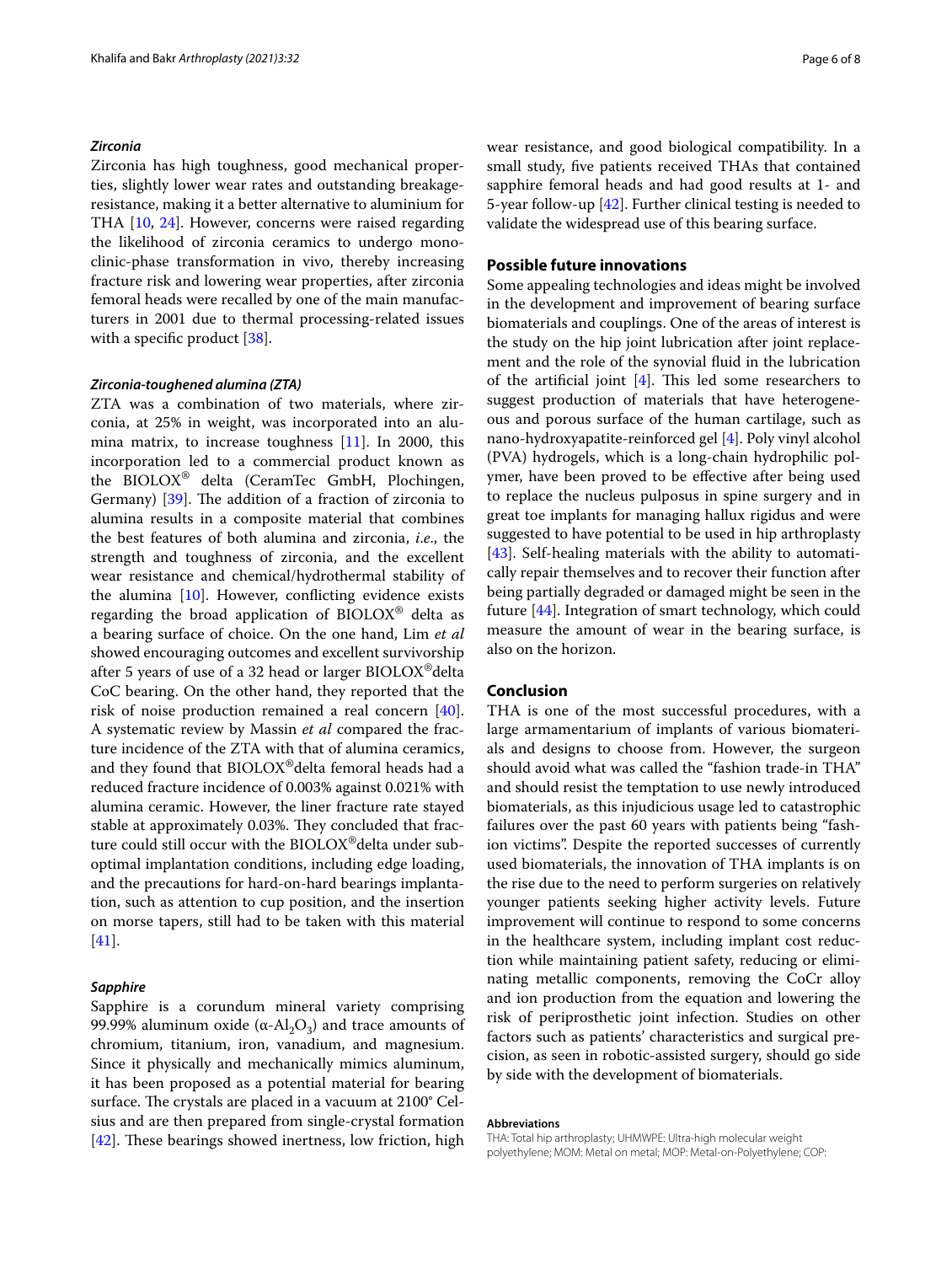Ceramic-on-polyethene; COC: Ceramic on Ceramic; COM: Ceramic on metal; PTFE: Polytetrafuoroethylene; XLPE: Cross-linked polyethylene; HXLPE: Highly cross-linked polyethylene; PEEK: Polyether-ether-ketone; PMPC: Poly 2-methacryloyloxyethyl phosphorylcholine; PCU: Polycarbonate-urethane; CoCr: Cobalt-Chromium; CoCrMo: Cobalt-Chromium Molybdenum; Fe: Iron; Nb: Niobium; FDA: Food & Drug Administration; Zr: Zirconium; Ta: Tantalum; OxZi: Oxinium; TiN: Titanium nitride; Si3N4: Silicon nitride; DLC: Diamond-like car‑ bon; Al3Ti: Aluminum-titanium; NCD: Nanocrystalline diamond; ZTA: Zirconia toughened alumina; PVA: Poly vinyl alcohol.

#### **Acknowledgements**

None.

#### **Authors' contributions**

Both authors contributed equally to the whole aspect of the manuscript, the review conception, literature search, drafting of the manuscript, and the critical revision. Both authors discussed and commented on the manuscript and approved the fnal manuscript.

#### **Funding**

This review did not receive any specifc grant from funding agencies in the public, commercial, or not-for-proft sectors.

#### **Availability of data and materials**

Not applicable.

#### **Declarations**

**Ethics approval and consent to participate** Not applicable.

#### **Consent for publication**

Not applicable.

#### **Competing interests**

The authors declare that they have no competing interests and they were not involved in the journal's review of or decisions related to, this manuscript.

#### **Author details**

<sup>1</sup> Orthopaedic Department, Qena Faculty of Medicine and University Hospital, South Valley University, Kilo 6 Qena-Safaga Highway, Qena 83523, Egypt. <sup>2</sup> Orthopaedic and Traumatology Department, Assiut University Hospital, Assiut, Egypt.

# Received: 4 June 2021 Accepted: 10 August 2021

#### **References**

- <span id="page-6-0"></span>1. Alp NB, Akdag G, Erdogan F. Long-term results of total hip arthroplasty in developmental dysplasia of hip patients. Jt Dis Relat Surg. 2020;31(2):298–305.
- <span id="page-6-1"></span>2. Kumar N, Arora GN, Datta B. Bearing surfaces in hip replacement - evolution and likely future. Med J Armed Forces India. 2014;70(4):371–6.
- <span id="page-6-2"></span>3. Karachalios T, Komnos G, Koutalos A. Total hip arthroplasty: survival and modes of failure. EFORT Open Rev. 2018;3(5):232–9.
- <span id="page-6-3"></span>4. Afatato S, Ruggiero A, Merola M. Advanced biomaterials in hip joint arthroplasty. A review on polymer and ceramics composites as alternative bearings. Compos B Eng. 2015;83:276–83.
- <span id="page-6-4"></span>5. Donaruma LG. Defnitions in biomaterials, DF Williams, Ed., Elsevier, Amsterdam, 1987, 72 pp. J Polym Sci C Polym Lett. 1988;26(9):414.
- <span id="page-6-5"></span>6. Goldman AH, Sierra RJ, Trousdale RT, Lewallen DG, Berry DJ, Abdel MP. The Lawrence D. Dorr surgical techniques & technologies award: why are contemporary revision total hip arthroplasties failing? An analysis of 2500 cases. J Arthroplasty. 2019;34(7S):S11–6.
- <span id="page-6-6"></span>7. Kenney C, Dick S, Lea J, Liu J, Ebraheim NA. A systematic review of the causes of failure of revision total hip arthroplasty. J Orthop. 2019;16(5):393–5.
- <span id="page-6-7"></span>8. Bhaskar B, Arun S, Sreekanth P, Kanagaraj S. Biomaterials in total hip joint replacements: the evolution of basic concepts, trends, and current limitations—a review. Trends Biomater. 2016;5:175:199.
- <span id="page-6-8"></span>9. Higgins JE, Conn KS, Britton JM, Pesola M, Manninen M, Stranks GJ. Early results of our international, multicenter, multisurgeon, doubleblinded, prospective, randomized, controlled trial comparing metal-onmetal with ceramic-on-metal in total hip arthroplasty. J Arthroplasty. 2020;35(1):193-7.e2.
- <span id="page-6-9"></span>10. Affatato S, Jaber SA, Taddei P. Ceramics for Hip Joint Replacement. In: Zivic F, Afatato S, Trajanovic M, Schnabelrauch M, Grujovic N, Choy K. (eds) Biomaterials in Clinical Practice. Cham:Springer; 2018. [https://doi.](https://doi.org/10.1007/978-3-319-68025-5_7) [org/10.1007/978-3-319-68025-5\\_7](https://doi.org/10.1007/978-3-319-68025-5_7).
- <span id="page-6-10"></span>11. Piconi C, Maccauro G, Muratori F, Brach Del Prever E. Alumina and zirconia ceramics in joint replacements. J Appl Biomater Biomech. 2003;1(1):19–32.
- <span id="page-6-11"></span>12. Merola M, Affatato S. Materials for hip prostheses: a review of wear and loading considerations. Materials (Basel, Switzerland). 2019;12(3):495.
- <span id="page-6-12"></span>13. Kim Y-H, Park J-W, Kim J-S. Alumina delta-on-highly crosslinked-remelted polyethylene bearing in cementless total hip arthroplasty in patients younger than 50 years. J Arthroplasty. 2016;31(12):2800–4.
- <span id="page-6-13"></span>14. Afatato S, De Mattia JS, Bracco P, Pavoni E, Taddei P. Wear performance of neat and vitamin E blended highly cross-linked PE under severe conditions: the combined efect of accelerated ageing and third body particles during wear test. J Mech Behav Biomed Mater. 2016;64:240–52.
- <span id="page-6-14"></span>15. Galea VP, Connelly JW, Shareghi B, Karrholm J, Skoldenberg O, Salemyr M, et al. Evaluation of in vivo wear of vitamin E-difused highly crosslinked polyethylene at fve years: a multicentre radiostereometric analysis study. Bone Joint J. 2018;100-B(12):1592–9.
- <span id="page-6-15"></span>16. Cowie RM, Briscoe A, Fisher J, Jennings LM. PEEK-OPTIMA™ as an alterna‑ tive to cobalt chrome in the femoral component of total knee replacement: a preliminary study. Proc Inst Mech Eng H. 2016;230(11):1008–15.
- <span id="page-6-16"></span>17. Wang A, Lin R, Polineni V, Essner A, Stark C, Dumbleton J. Carbon fiber reinforced polyether ether ketone composite as a bearing surface for total hip replacement. Tribol Int. 1998;31(11):661–7.
- <span id="page-6-17"></span>18. Ishihara K. Highly lubricated polymer interfaces for advanced artifcial hip joints through biomimetic design. Polym J. 2015;47(9):585-97.
- <span id="page-6-18"></span>19. Micera G, Moroni A, Orsini R, Sinapi F, Fabbri D, Acri F, et al. Metal-onpolycarbonate-urethane total hip arthroplasty: a prospective study at fve years' follow-up. Orthop Proc. 2019;101-B(SUPP\_5):74.
- <span id="page-6-19"></span>20. Lazic S, Kellett C, Afzal I, Mohan R, Killampalli V, Field RE. Three-year results of a polycarbonate urethane acetabular bearing in total hip arthroplasty. Hip Int. 2020;30(3):303–8.
- <span id="page-6-20"></span>21. Hu CY, Yoon TR. Recent updates for biomaterials used in total hip arthroplasty. Biomater Res. 2018;22:33.
- <span id="page-6-21"></span>22. Di Laura A, Hothi HS, Henckel J, Kwon YM, Skinner JA, Hart AJ. Retrieval fndings of recalled dual-taper hips. J Bone Joint Surg Am. 2018;100(19):1661–72.
- <span id="page-6-22"></span>23. Zajc J, Molicnik A, Fokter SK. Dual modular titanium alloy femoral stem failure mechanisms and suggested clinical approaches. Materials (Basel, Switzerland). 2021;14(11):3078.
- <span id="page-6-23"></span>24. McEntire B, Bal BS, Rahaman M, Chevalier J, Pezzotti G. Ceramics and ceramic coatings in orthopaedics. J Eur Ceram Soc. 2015;35(16):4327–69.
- <span id="page-6-24"></span>25. Malahias MA, Atrey A, Gu A, Chytas D, Nikolaou VS, Waddell JP. Is oxidized zirconium femoral head superior to other bearing types in total hip arthroplasty? A systematic review and meta-analysis. J Arthroplasty. 2019;34(8):1844–52.
- <span id="page-6-25"></span>26. Grieco PW, Pascal S, Newman JM, Shah NV, Stroud SG, Sheth NP, et al. New alternate bearing surfaces in total hip arthroplasty: a review of the current literature. J Clin Orthop Trauma. 2018;9(1):7–16.
- <span id="page-6-26"></span>27. van Hove RP, Sierevelt IN, van Royen BJ, Nolte PA. Titanium-nitride coating of orthopaedic implants: a review of the literature. Biomed Res Int. 2015;2015:485975.
- <span id="page-6-27"></span>28. Lapaj L, Wendland J, Markuszewski J, Mroz A, Wisniewski T. Retrieval analysis of titanium nitride (TiN) coated prosthetic femoral heads articulating with polyethylene. J Mech Behav Biomed Mater. 2015;55:127–39.
- <span id="page-6-28"></span>29. Bal BS, Rahaman MN. Orthopedic applications of silicon nitride ceramics. Acta Biomater. 2012;8(8):2889–98.
- <span id="page-6-29"></span>30. Olofsson J, Grehk TM, Berlind T, Persson C, Jacobson S, Engqvist H. Evaluation of silicon nitride as a wear resistant and resorbable alternative for total hip joint replacement. Biomatter. 2012;2(2):94–102.